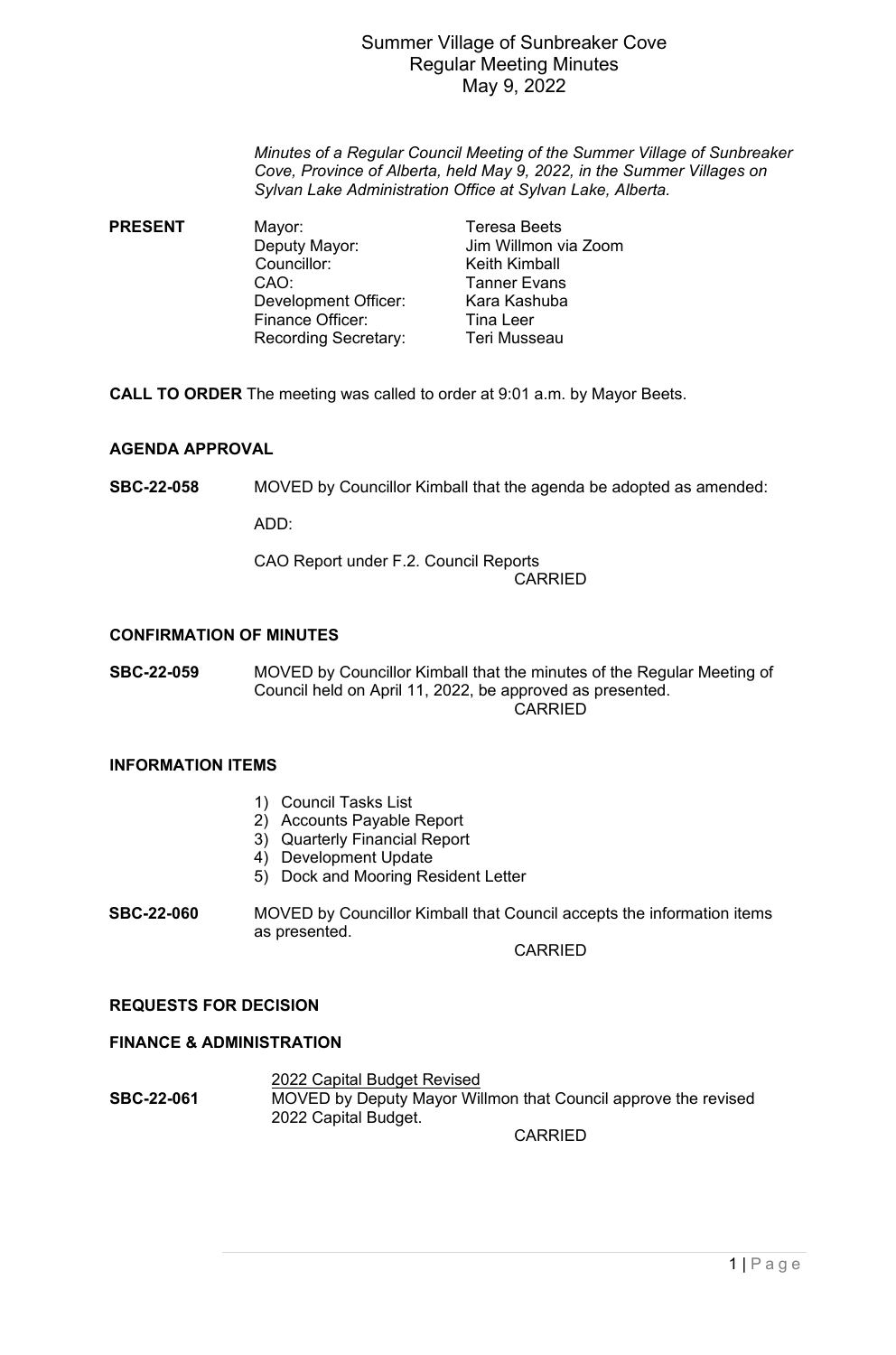# Summer Village of Sunbreaker Cove Regular Meeting Minutes May 9, 2022

#### **Surplus Distribution**

| <b>SBC-22-062</b> | MOVED by Deputy Mayor Willmon that Council redistributes the |
|-------------------|--------------------------------------------------------------|
|                   | \$33,723.75 2021 surplus as follows:                         |

| <b>OPERATING RESERVES</b><br>Long Term Debt Payments | <b>TARGET</b><br>\$716,818 | <b>ALLOCATION</b><br>\$19,540.00 |
|------------------------------------------------------|----------------------------|----------------------------------|
| General contingency                                  | 25,000                     | $-37,768.00$                     |
| <b>Tax Stabilization</b>                             | 25,000                     | 0.00                             |
| <b>CAPITAL RESERVES</b>                              | <b>TARGET</b>              | <b>ALLOCATION</b>                |
| <b>JSC Fleet Replacement</b>                         | \$10,000                   | \$9,000.00                       |
| Environment                                          | 100,000                    | 0.00                             |
| <b>JSC IT &amp; Facilities</b>                       | 5,000                      | 0.00                             |
| Land Improvements                                    | 115,000                    | 23,758.00                        |
| Roads                                                | 865,860                    | 19,193.75                        |
| Wastewater                                           | 116,044                    | 0.00                             |
|                                                      | <b>CARRIED</b>             |                                  |

#### **COUNCIL REPORTS**

Mayor Beets

• Sylvan Lake Regional Water & Wastewater Commission

Deputy Mayor Willmon

- Joint Services Committee
- Rate payer meeting to discuss Dock & Mooring Bylaw

Councillor Kimball

- Rate payer meeting to discuss Dock & Mooring Bylaw
- Lacombe Regional Emergency Management Plan Advisory Committee

## **CAO UPDATE**

Tanner Evans

- Update on agreements with Lacombe County for wastewater
- Update on Commissionaires
- Update on Lacombe County parking and boat launch

**SBC-22-063** MOVED by Mayor Beets to accept the Council reports as information. **CARRIED** 

#### **NEXT MEETING**

**SBC-22-064** MOVED by Mayor Beets that the next meeting of Council be held on June 13, 2022, at 9:00 a.m.

CARRIED